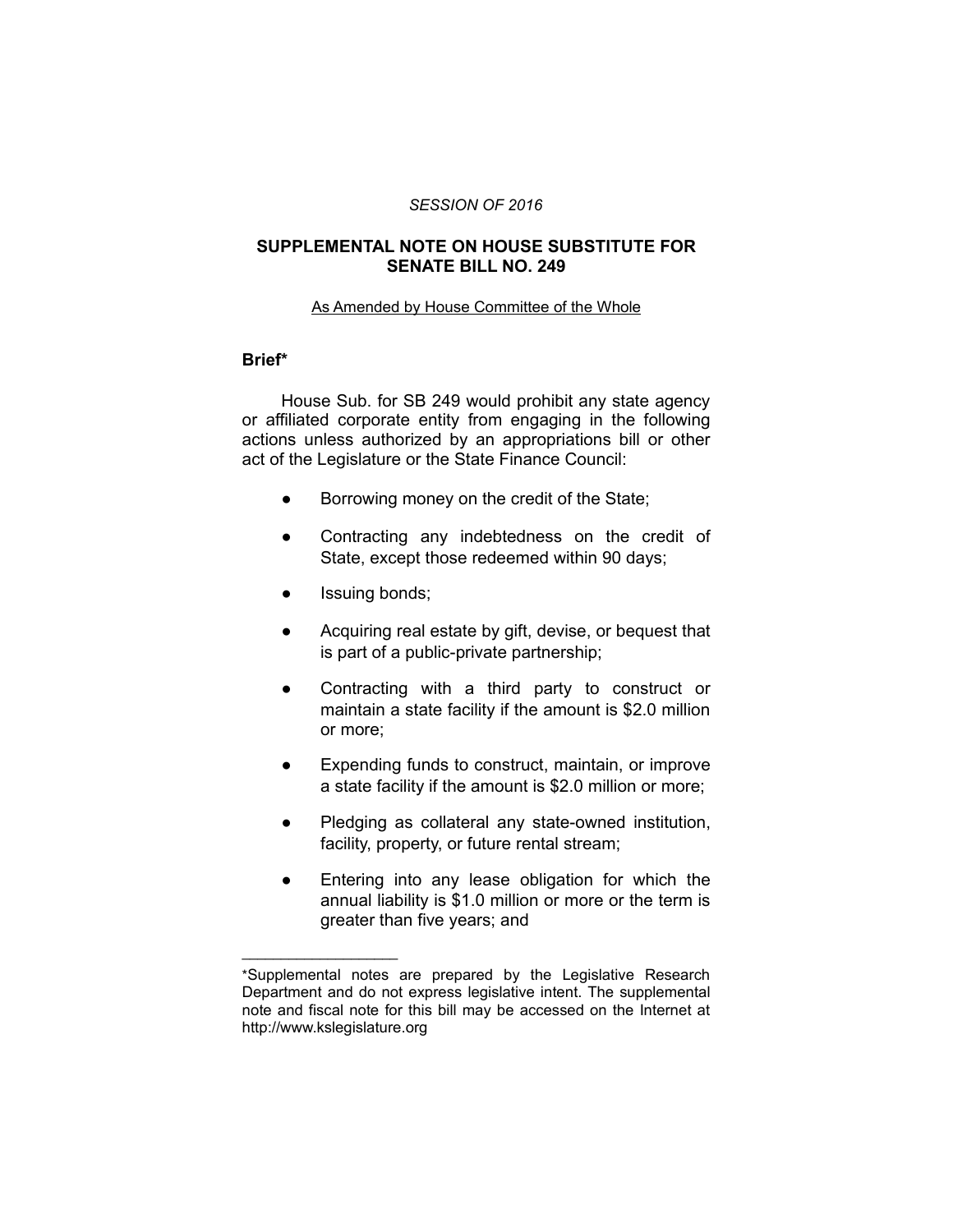Leasing state-owned property to a private entity at less than fair market value.

The bill would allow the State Finance Council to approve actions described above (but not appropriate funds) for actions if the total cost is \$5.0 million or less. If the amount in question is between \$5.0 million and \$25.0 million, the agency would be required to first notify the State Building Advisory Commission (SBAC) and the Joint Committee on State Building Construction (JCSBC) more than 30 days prior to the request to the State Finance Council. In the event the SBAC or JCSBC include the request on its agenda, the state agency would be prohibited from requesting approval from the State Finance Council until after the meeting. The agency would then need approval of the State Finance Council. The State Finance Council would not have the authority to approve actions barred above for which the expenditures would be \$25.0 million or more.

The bill would exempt certain entities and types of projects, including the Kansas Department of Transportation; the University of Kansas Hospital Authority; information technology projects; routine maintenance activities; refinancing that is debt neutral or negative; borrowing for the Unemployment Insurance Trust Fund; the Master Lease Purchase Program; special events with lease agreement for less than one year in duration; a state university's investing agents, alumni associations or athletic corporations; and the issuance of bonds by the Kansas Development Finance Authority (KDFA) for non-State entities.

The bill also would a create a Commission on Public-Private Partnership Building Projects to develop recommendations for the Legislature concerning when such partnerships are appropriate, the selection process for awarding partnerships, and other key features. The Commission would be composed of members of the Legislature, the Executive Branch, and the private sector. The Commission's report would be due by December 31, 2016, after which the Commission would dissolve.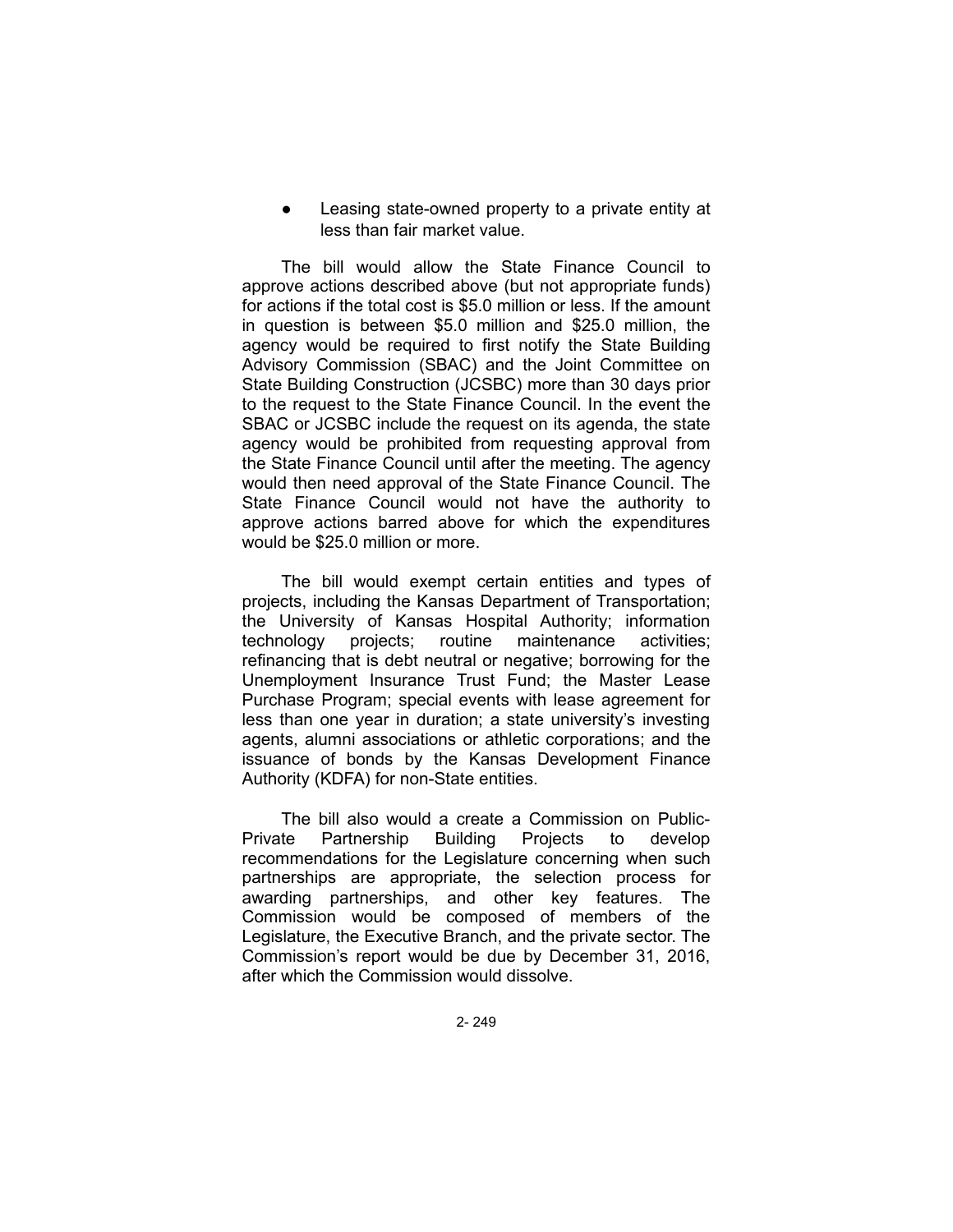The bill would require the Kansas Development Finance Authority to report its activities monthly to the members of the State Finance Council and of the JCSBC. The bill would prohibit the Authority from issuing bonds for activities and projects of the State unless specifically approved by the State Finance Council or the Legislature. The bill further would prohibit the Authority from issuing bonds under the Secretary of Administration's own statutory authority.

The bill would provide *per diem*, subsistence, and travel compensation to members of Commission on Public-Private Partnership Building Projects.

The bill would be in effect upon publication in the *Kansas Register.*

## **Background**

The substitute bill would include amended contents of HB 2703. SB 249, as introduced, would have added an exemption to the competitive bid process for vehicle repairs.

House Sub. for SB 249 was amended by the House Committee of the Whole to exempt a state university's investing agents, alumni associations, or athletic corporations and transactions among them and to exempt the issuance of bonds by KDFA for non-State entities. The bill also was amended to provide *per diem*, subsistence, and travel compensation to members of the Commission on Public-Private Partnership Building Projects.

### *HB 2703 Background*

Americans for Prosperity provided written testimony as a proponent of the original bill. The organization stated it supported additional legislative oversight over the creation of new State debt.